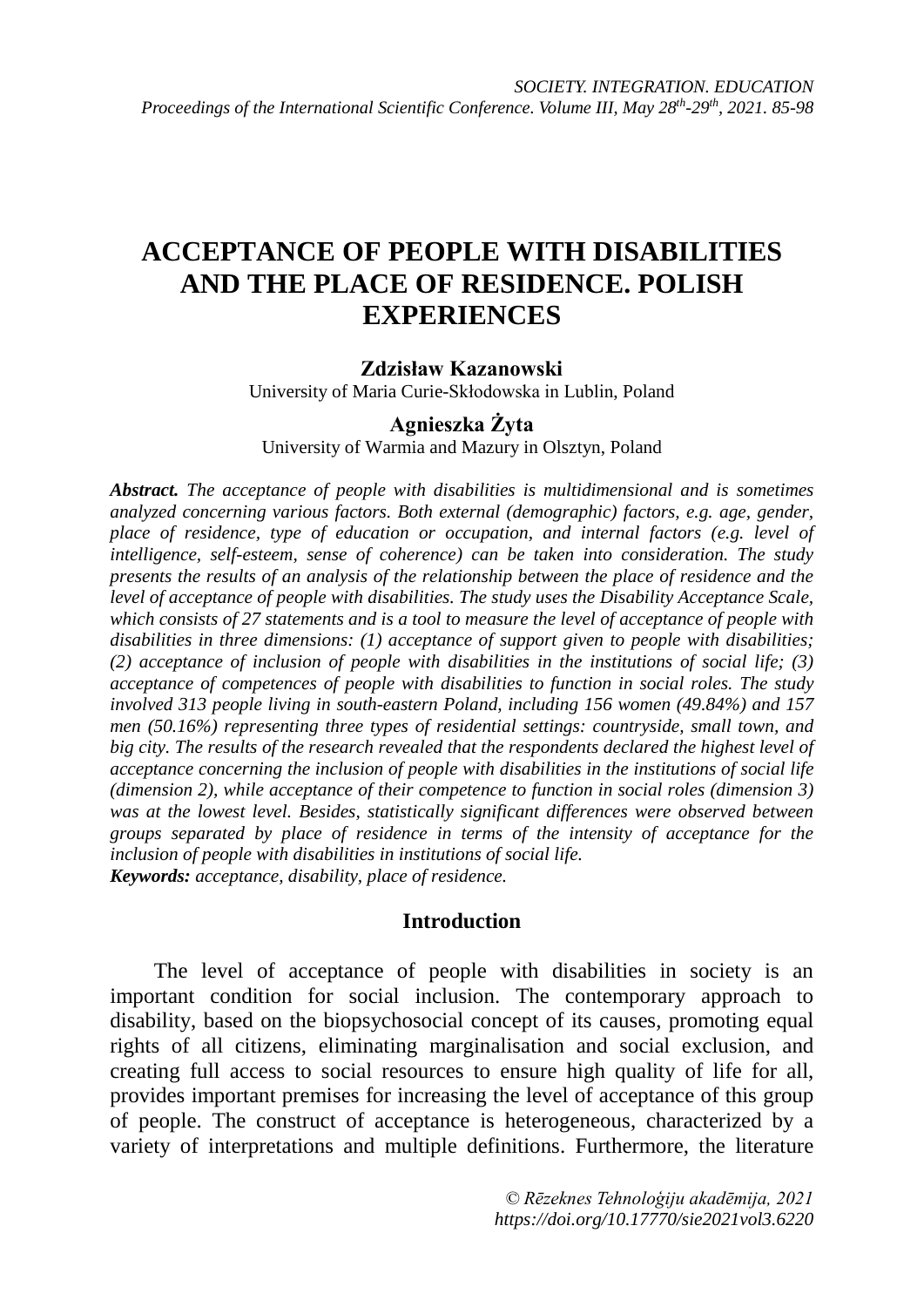highlights the lack of a comprehensive and systematic framework for understanding the broader multifaceted construct of acceptance (Williams & JanLynn, 2010). It is also important to remember that the acceptance of people with disabilities by non-disabled members of society is multidimensional and can be analyzed in terms of many factors: both external demographic and internal (Zasępa, Czabała & Starzomska, 2005, Morin, Rivard, Crocker, Boursier & Caron, 2013). One of the external factors influencing the level of acceptance is the place of residence of the surveyed people, which is not only a certain geographic-social-cultural space but also a place where certain values, norms, and patterns of behaviour essential for shaping identity and life choices are acquired. The place - depending on its size - can affect the individual, their interactions with others, their level of community involvement, their access to public facilities to varying degrees and extents. One of the most serious consequences of the increase in the number of inhabitants is the disappearance of direct interactions and the increase in anonymity, which indirectly may affect relations with other people or social attitudes, also towards people with disabilities. The present research project focuses on the search for relations between the acceptance of people with disabilities and the place of residence of the respondents.

## **Acceptance of People with Disabilities and a Place-based Model - Theoretical Background**

Social psychology suggests that acceptance is probably one of the most important factors for people's well-being within a social context (DeWall & Bushman, 2011). We consider social integration to be successful when the person with a disability is accepted as a full member of the society by other people (including peers, neighbours, co-workers etc.). Acceptance is thus an essential component of social integration (Vornholt, Uitdewilligen & Nijhuis, 2013). Social acceptance is a prerequisite for the development of close relationships, for social inclusion and also for the weakening of negative stereotypes about people with disabilities. Besides, it is an essential condition for creating a climate of integration that goes beyond mere physical accessibility (Devine, 2004).

One of the elements influencing the attitudes towards people with disabilities and the level of their acceptance is the place of residence. The residential environment during childhood and adolescence is the primary area of primary socialisation, which is expressed by internalisation of certain values, norms, behavioural patterns and attitudes, which over time take the form of relatively stable attitudes. This environment is co-created by the family, preschool, school and local interactions. The place of residence varies in terms of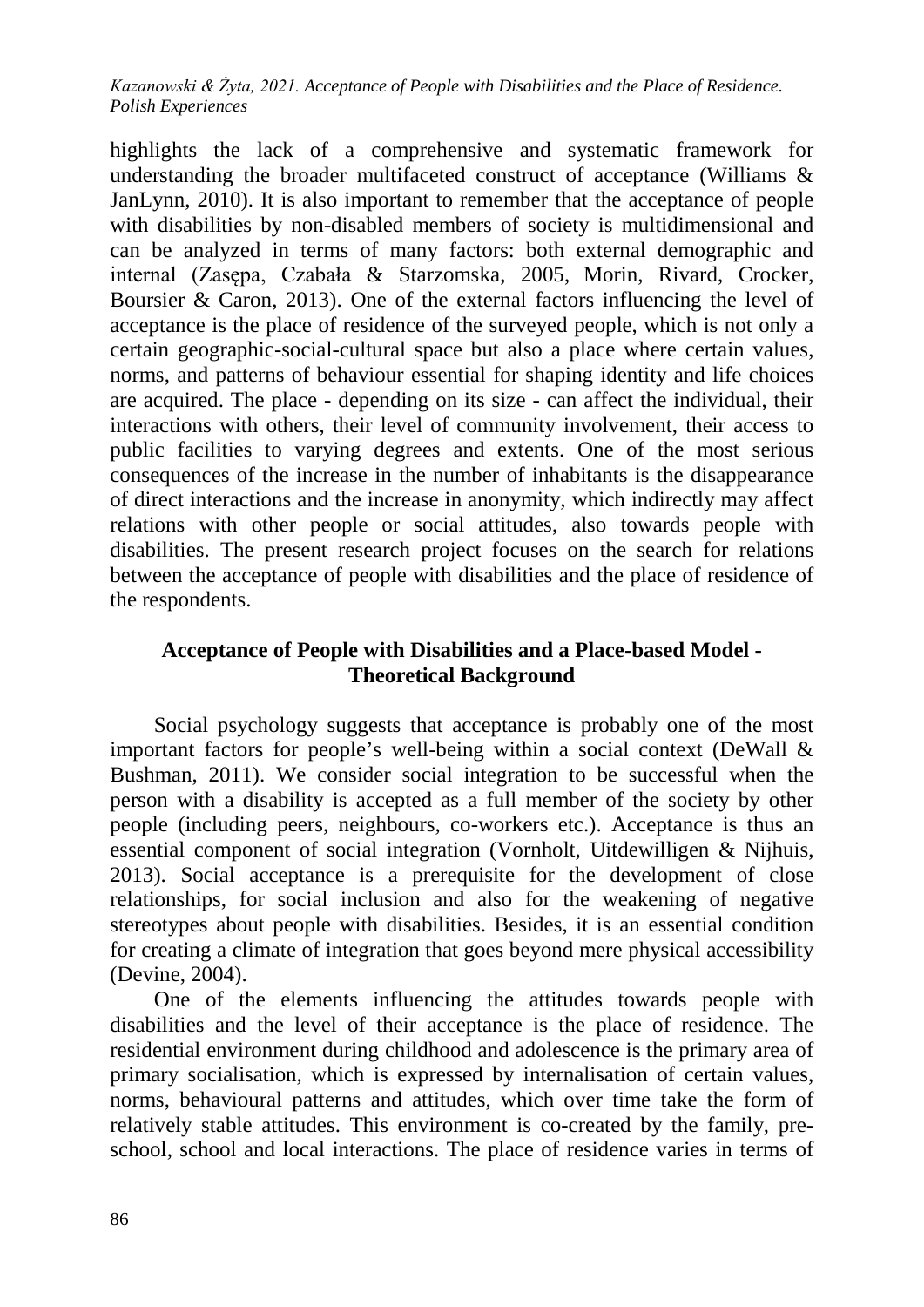the degree of homogeneity of the inhabitants, the level of urbanisation and industrialisation, and the size of the community. The differences between rural and urban areas are so great that the latter category is generally divided into large cities and medium and small towns. The latter creates an intermediate category between cities and villages, preserving many traditional patterns characteristic for rural life, but differing from it in terms of the number of inhabitants, which translates into the disappearance of direct interactions and the dissemination of urban life patterns (e.g. concerning leisure activities or household equipment and organisation) (Chodkowska & Kazanowski, 2019).

J.S.Carter, S.K.Carter & M.Corra (2016, p.272) suggest using "a placebased model that considers location a significant agent of socialization and producer of attitudes. This model is based on the work of classical scholars who emphasized the impact of place on viewpoints (Stouffer, 1955, Wirth, 1938). According to the place-based model, attitudes depend more on whether a person lives in certain locations rather than when a person lives in those locales." In the classical view, urban areas foster more cosmopolitan and progressive views, more tolerant attitudes towards minority and commonly marginalised groups. At the same time, secondary rather than primary relationships, of a more impersonal nature, predominate here. In the rural environment, by contrast, residents are less anonymous and more exposed to the judgements of others. Both non-standard behaviour and appearance may meet with less tolerance in the countryside (Carter et al. 2016, Dudak, 2019). The distinction between rural and urban environments appears important in certain cultural contexts (Magiati, Dockrell, & Logotheti, 2002).

Research on attitudes towards people with disabilities is carried out in different cultural circles. S.Chen, L.Ma & J.-X.Zhang (2011) conducted a study among Chinese students finding that those from rural areas have more negative attitudes compared to urban students. The student residential environment influenced people's implicit attitudes, while at the level of explicit attitudes, no differences were observed. In contrast, research among Greek pupils aged 9-12 has shown that those living in rural areas are more willing to play with children with special needs during school breaks. Furthermore, rural children were more aware of the social impact of physical difficulties (Magiati et al., 2002). Polish research shows a higher level of willingness to tolerate students with intellectual disabilities among young people living in large cities, while a higher level of willingness to support students with disabilities among rural residents (Chodkowska & Kazanowski 2019).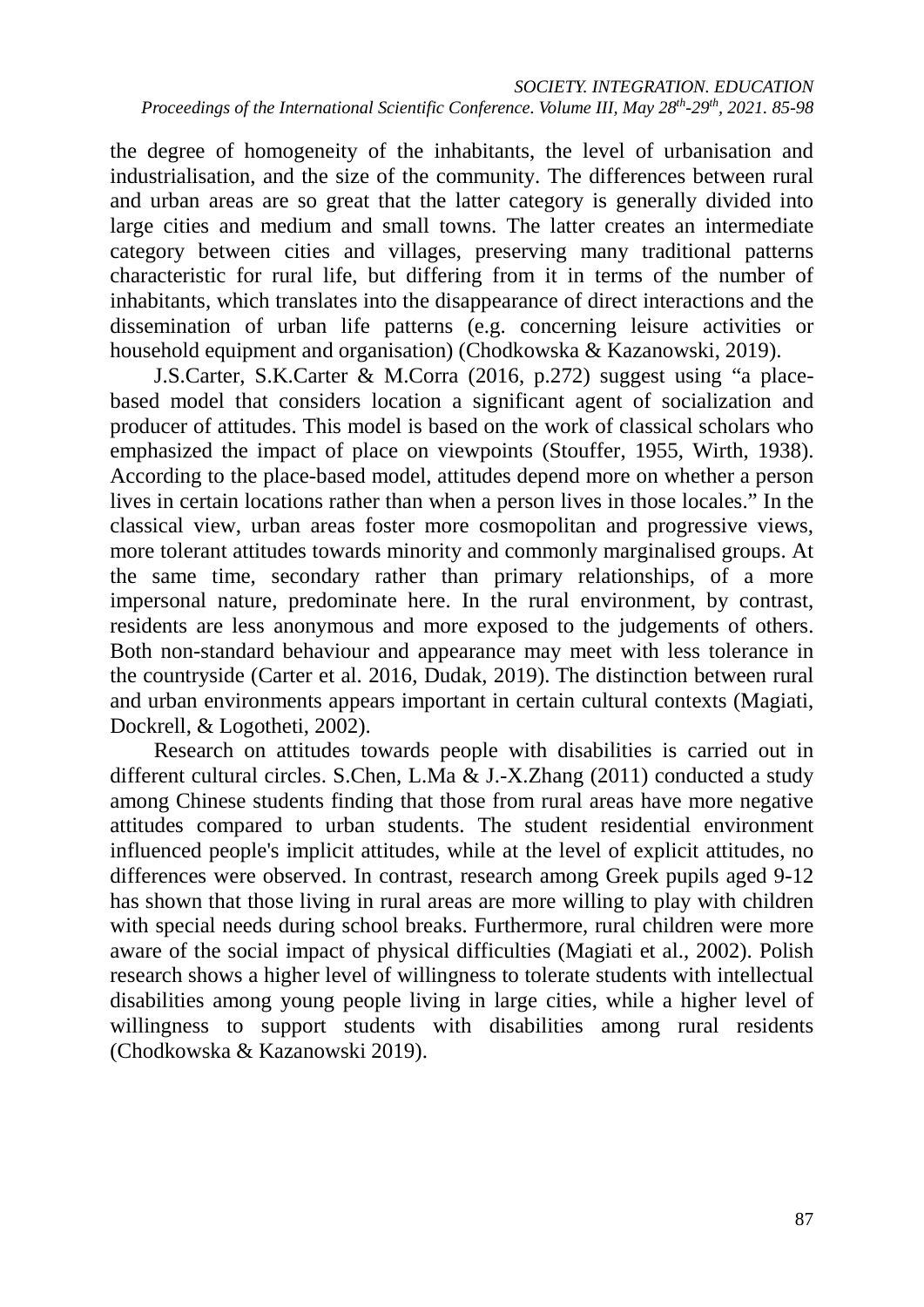## **Methodology**

The aim of our study was cognitive and was to determine the level of acceptance of people with disabilities in different residential environments as expressed in three dimensions: approval of the support provided, support for the participation of people with disabilities in social life, and recognition of their competence in performing social roles. The designed diagnosis made it possible both to assess the differentiation of the level of acceptance itself (dependent variable) and to compare it in the context of the independent variable, which was the place of residence of people participating in the research. The main problem of the research was formulated in the form of the question: What is the level of acceptance of people with disabilities in terms of recognition of their support, approval of their participation in social life and respect for the competences required to perform social roles among people from different residential environments?

In the research, we used the diagnostic survey method and the questionnaire technique. We collected material for quantitative analyses aimed at achieving the planned goal. The survey questionnaire consisted of three parts: 1) the Acceptance of Persons with Disabilities Scale, 2) the Social Approval Questionnaire (KAS) and 3) Information about the people participating in the study. The Disability Acceptance Scale allows for the collection of research material which can then be analysed in three areas: 1- acceptance of the support provided to people with disabilities, 2 - acceptance of the inclusion of people with disabilities in institutions of social life and 3 - the expression of acceptance of the competence of people with disabilities to function in social roles.

Factor 1 contains 17 items explaining 12.68% of the variance in results.

It includes statements referring, among others, to the acceptance of giving priority in access to medical care and assistance, free participation in cultural events, dissemination of images of artists with disabilities, the need to remove obstacles to their mobility and access to public institutions, and regarding personal interest in their achievements.

Factor 2 contains 13 statements that explain 12.47% of the variance in results. It contains statements treating, among others, access of persons with disabilities to goods and services enabling full participation in social life, the right to education in a mainstream school, the right to marry, and access to medical care services.

Factor 3 contains 13 items explaining 11.24% of the variance in results.

It focuses, inter alia, on the acceptance of training and employment of persons with disabilities on the open labor market, their holding managerial positions, and assessing their ability to perform marital and parental roles (Kazanowski, 2019).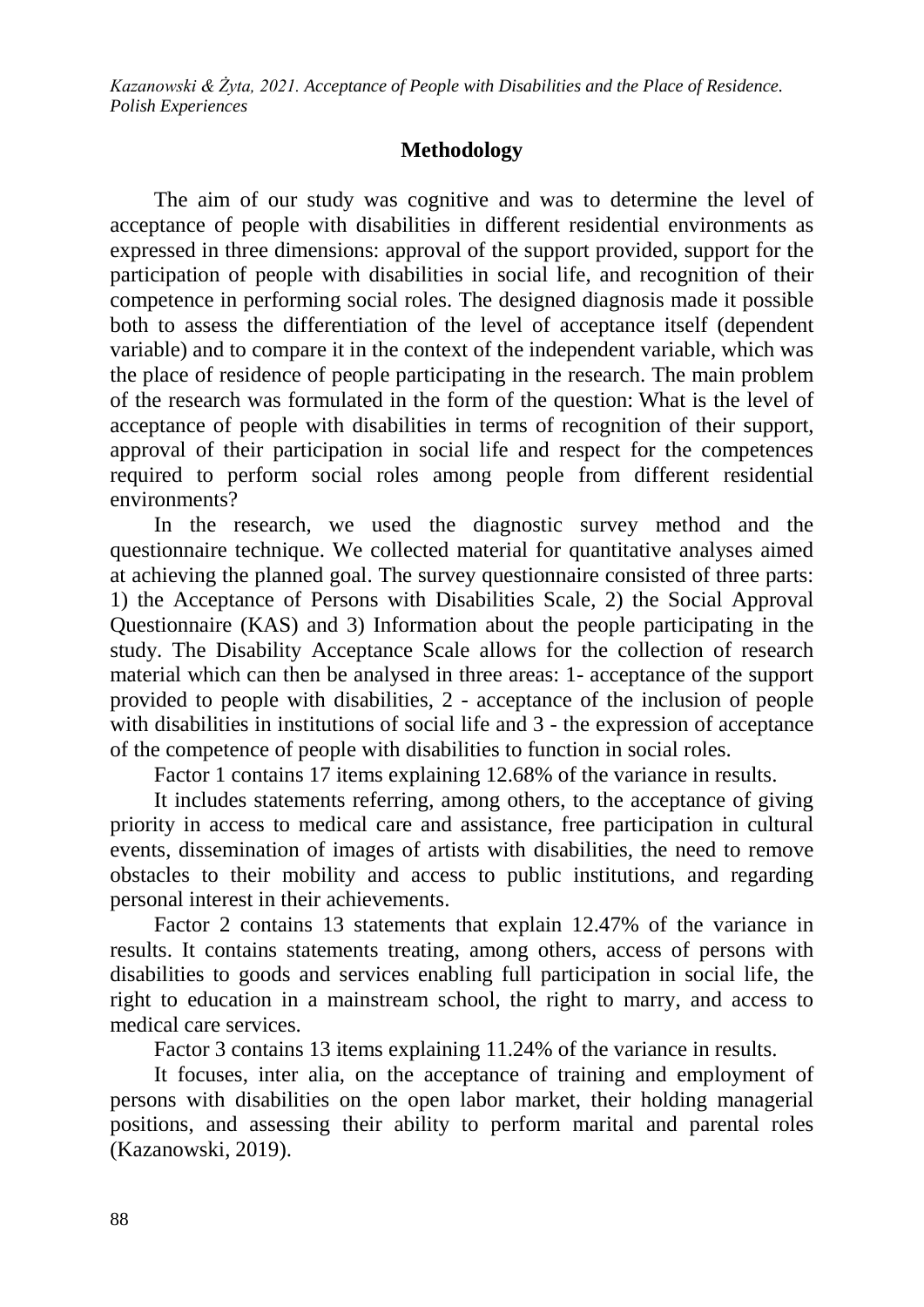The Social Approval Scale was used as a tool to monitor the level of social approval. As noted by J.J.Shaughnessy, E.B.Zechmeister & J.S.Zechmeister (2002, p.182), "the quest for social approval may cause respondents not to answer truthfully, but according to an idea of what they should answer". The research of B. Weigl confirmed that "secondary school students display less stereotypical perception and less overt prejudice (which, however, is significantly correlated with the need for social approval: the greater the need for approval, the more favourable the image of others)." (Weigl, 1999, p.140). By controlling for the level of social approval, a serious source of distortion of the obtained research results can be avoided. Finally, after taking into account the KAS criterion (subjects with scores below 7 and above 21), the results of 41 subjects were rejected.

There were 313 participants in the study, including 156 (49.84%) women and 157 (50.16%) men. Detailed characteristics of people participating in the study are presented in Table 1.

| Socio-demographic variables   | N   | $\frac{0}{0}$ |
|-------------------------------|-----|---------------|
| <b>SEX OF THE RESPONDENTS</b> |     |               |
| Female                        | 156 | 49,84         |
| Male                          | 157 | 50,16         |
| AGE OF THE RESPONDENTS***     |     |               |
| 16 - 18 y. o                  | 97  | 30,99         |
| 31 - 40 y. o.                 | 107 | 35,14         |
| $>50$ y. o.                   | 106 | 33,87         |
| PLACE OF RESIDENCE            |     |               |
| Rural                         | 116 | 37,06         |
| Town                          | 93  | 29,71         |
| City                          | 104 | 33,23         |
| <b>MOTHER'S EDUCATION</b>     |     |               |
| Primary education             | 45  | 14,38         |
| Vocational education          | 96  | 30,67         |
| Secondary education           | 108 | 34,50         |
| Higher education              | 64  | 20,45         |
| <b>FATHER'S EDUCATION</b>     |     |               |
| Primary education             | 50  | 15,97         |
| Vocational education          | 126 | 40,26         |
| Secondary education           | 81  | 25,88         |
| <b>Higher</b> education       | 51  | 16,29         |
| No answer                     | 5   | 1,60          |
| MOTHER'S EMPLOYMENT *         |     |               |
| She does not work             | 109 | 34,82         |
| She works                     | 142 | 45,37         |

*Table 1 Sociodemographic Characteristics of People Participating in the Study*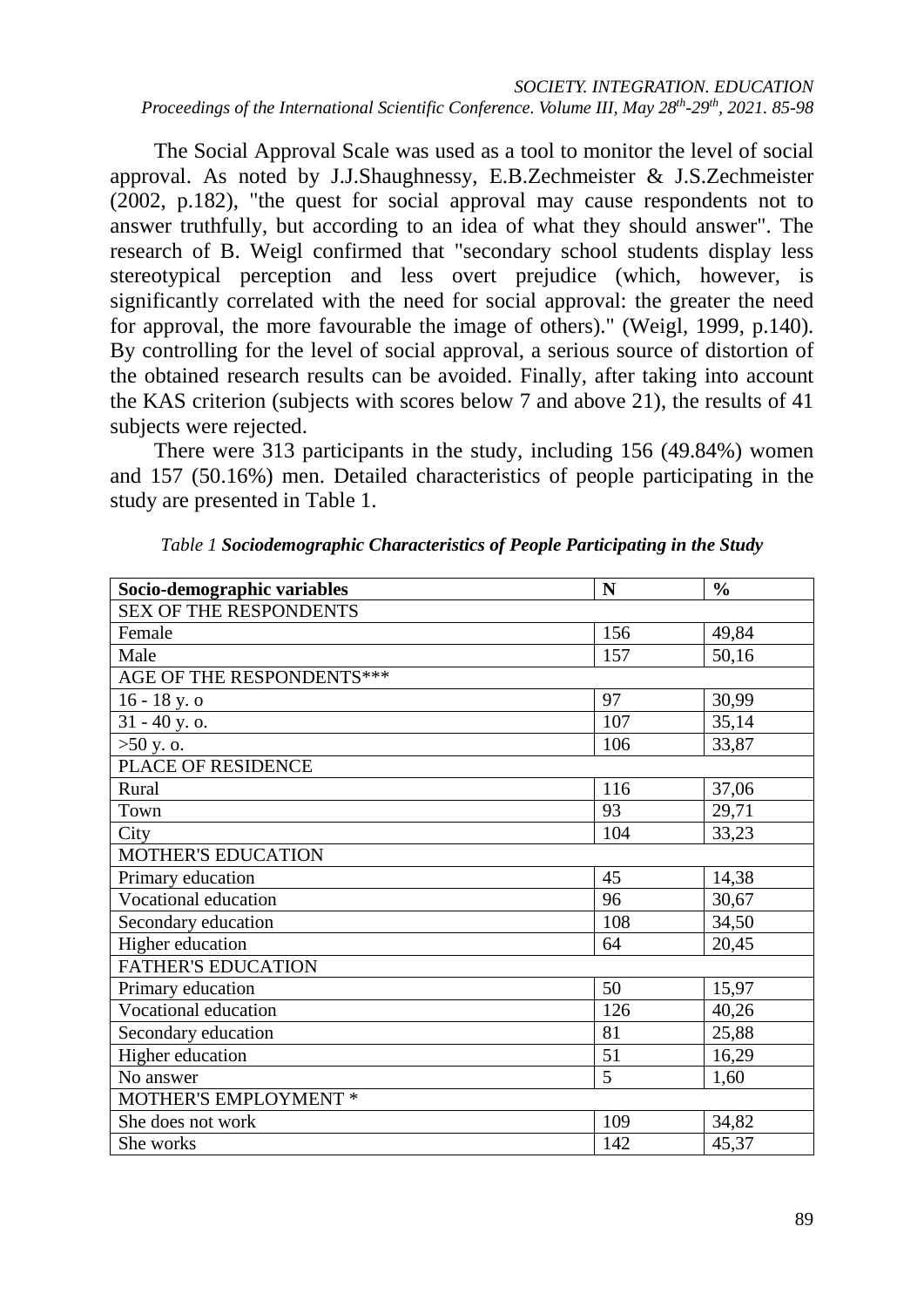| No answer                                                              | 62             | 19,81 |  |  |  |  |  |  |  |
|------------------------------------------------------------------------|----------------|-------|--|--|--|--|--|--|--|
| FATHER'S EMPLOYMENT*                                                   |                |       |  |  |  |  |  |  |  |
| He does not work                                                       | 66             | 21,09 |  |  |  |  |  |  |  |
| He works                                                               | 179            | 57,19 |  |  |  |  |  |  |  |
| No answer                                                              | 68             | 21,72 |  |  |  |  |  |  |  |
| STRUCTURE OF THE FAMILY ENVIRONMENT **                                 |                |       |  |  |  |  |  |  |  |
| Nuclear family/Extended family                                         | 279            | 87,14 |  |  |  |  |  |  |  |
| Single-parent family                                                   | 34             | 10,86 |  |  |  |  |  |  |  |
| Siblings                                                               |                |       |  |  |  |  |  |  |  |
| Yes                                                                    | 247            | 78,91 |  |  |  |  |  |  |  |
| N <sub>o</sub>                                                         | 66             | 21,09 |  |  |  |  |  |  |  |
| Persons with disabilities in family                                    |                |       |  |  |  |  |  |  |  |
| Yes                                                                    | 45             | 14,38 |  |  |  |  |  |  |  |
| N <sub>o</sub>                                                         | 267            | 85,30 |  |  |  |  |  |  |  |
| $\mathbf{1}$<br>0.32<br>No answer                                      |                |       |  |  |  |  |  |  |  |
| <b>INTERACTION WITH PUPILS WITH DISABILITIES IN PRIMARY SCHOOL</b>     |                |       |  |  |  |  |  |  |  |
| Yes                                                                    | 34             | 10,86 |  |  |  |  |  |  |  |
| N <sub>o</sub>                                                         | 269            | 85,94 |  |  |  |  |  |  |  |
| No answer                                                              | 10             | 3,20  |  |  |  |  |  |  |  |
| CONTACTS WITH PUPILS WITH DISABILITIES IN LOWER SECONDARY              |                |       |  |  |  |  |  |  |  |
| <b>SCHOOL</b>                                                          |                |       |  |  |  |  |  |  |  |
| Yes                                                                    | 20             | 6,39  |  |  |  |  |  |  |  |
| N <sub>o</sub>                                                         | 249            | 79,55 |  |  |  |  |  |  |  |
| No answer                                                              | 44             | 14,06 |  |  |  |  |  |  |  |
| <b>INTERACTION WITH STUDENTS WITH DISABILITIES IN SECONDARY SCHOOL</b> |                |       |  |  |  |  |  |  |  |
| Yes                                                                    | 24             | 7,67  |  |  |  |  |  |  |  |
| N <sub>o</sub>                                                         | 285            | 91,05 |  |  |  |  |  |  |  |
| No answer                                                              | $\overline{4}$ | 1,28  |  |  |  |  |  |  |  |
| CONTACTS WITH PEOPLE WITH DISABILITIES IN THE COMMUNITY                |                |       |  |  |  |  |  |  |  |
| Yes                                                                    | 68             | 21,73 |  |  |  |  |  |  |  |
| N <sub>o</sub>                                                         | 244            | 77,95 |  |  |  |  |  |  |  |
| No answer                                                              | $\mathbf{1}$   | 0,32  |  |  |  |  |  |  |  |

\* for the second and third age groups, it is the period during the developmental age

\*\* in the case of the second and third age group, it is the family of origin in which the respondents were brought up at the developmental age

\*\*\* to provide a broader demographic context for the research findings presented in the study, in the selection of the study group we planned a social representation comprising three age categories.

Probabilistic stratified sampling was used in the study. During meetings held in selected classrooms in schools, students were asked to participate in the study and each student was given three copies of the questionnaire (one for the student and two for other adults living together) to complete at home. Analysis of variance and Tukey's RIR test were used in the statistical analysis of the study results.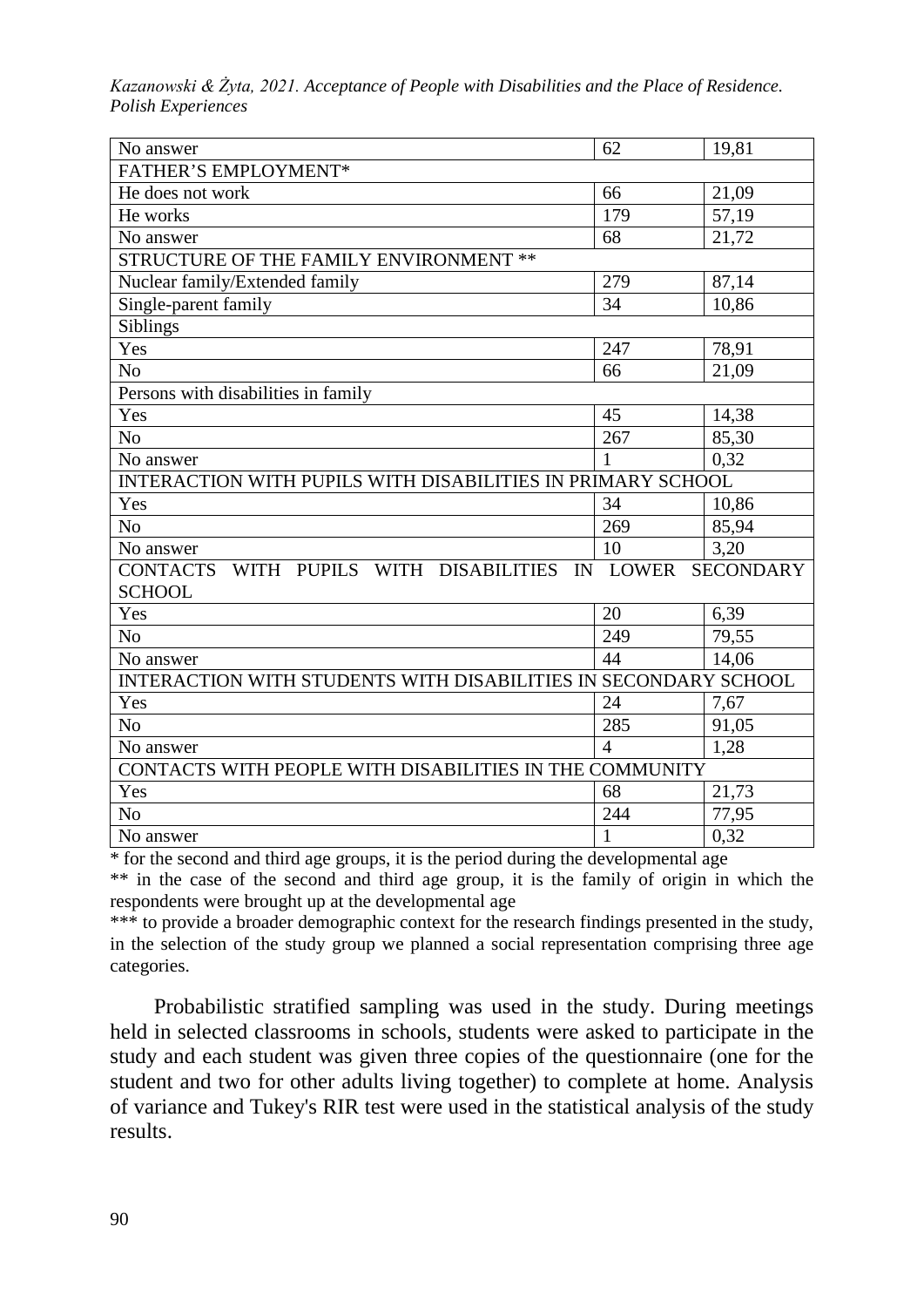## **Research Results**

The analysis of the research results compared the intensity of acceptance declared by the respondents relating to people with disabilities by place of residence. The structure of the measured acceptance was also taken into account, directing attention to the analysis of research results relating to the three areas of the examined dependent variable. Analysis of these four variables connected with acceptance of disabled people considering the place of the place of residence are presented in Table 2.

| <b>Variable: Acceptance of</b><br>disabled people                                                         | Place of<br>residence -<br>rural |      |      | Place of<br>residence -<br>small town |                  | Place of<br>residence -<br>large city | F     | p                  |
|-----------------------------------------------------------------------------------------------------------|----------------------------------|------|------|---------------------------------------|------------------|---------------------------------------|-------|--------------------|
|                                                                                                           | M                                | SD   | M    | SD                                    | $\boldsymbol{M}$ | SD                                    |       |                    |
| Factor 1: Accepting the<br>support given to people<br>with disabilities                                   | 3,52                             | 0,56 | 3,53 | 0,50                                  | 3,63             | 0,68                                  | 1,060 | 0,348              |
| Factor 2: acceptance of<br>the inclusion of people<br>with disabilities in<br>institutions of social life | 3,95                             | 0,68 | 3,88 | 0,75                                  | 4,12             | 0,65                                  | 3,170 | 0.043 <sup>1</sup> |
| Factor 3: Accepting the<br>competence of people<br>with disabilities to<br>function in social roles       | 3,26                             | 0,55 | 3,27 | 0,61                                  | 3,37             | 0,65                                  | 1,076 | 0,342              |

*Table 2 Results of the Analysis of Acceptance of Persons with Disabilities Considering the Place of Residence*

<sup>1</sup>Statistically significant differences between people living in a small town and those living in a big city ( $p = 0.039$ )

Analyzing the data in Table 2 it can be noted that there is a statistically significant difference in the acceptance of the inclusion of people with disabilities in institutions of social life between people who live in a small town and those who live in big cities ( $p=0.039$ ). It is worth stressing that people living in small towns are less accepting of the inclusion of people with disabilities in institutions of social life  $(M=3.88)$ . It is also worth noting that in all selected groups, the lowest results refer to the acceptance of fulfilling social roles by people with disabilities and the highest to the acceptance of the inclusion of persons with disabilities in institutions of social life. It can also be noticed that respondents living in big cities declare a higher general level of acceptance for people with disabilities (M=3.71) than respondents living in small towns  $(M=3.56)$  or villages  $(M=3.58)$ . On the other hand, if people living in cities were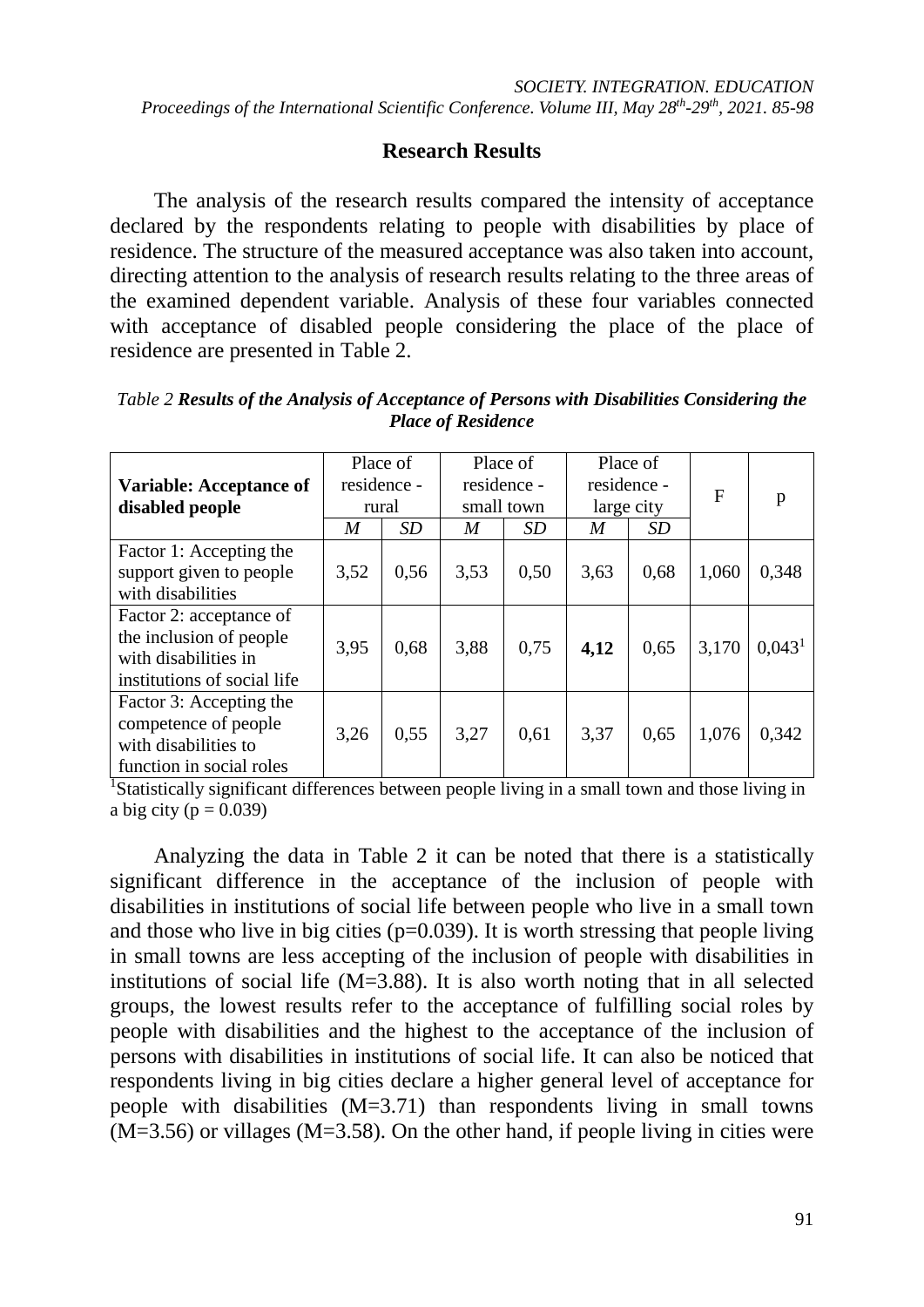to be combined into one group, it would turn out that the general level of acceptance of people with disabilities among respondents living in cities  $(M=3.63)$  is higher than among respondents living in rural areas  $(M=3.58)$ . Although the differences, in this case, do not reach a statistically significant value, they encourage us to carry out more detailed analyses and search for intergroup differences also in terms of individual dimensions of acceptance at the item level of the questionnaire used.

The analysis of the acceptance of the support provided to people with disabilities in the opinions of people representing different categories of living environment is presented in Table 3.

| Factor 1: Accepting the<br>support given to people with | residence -<br>rural | Place of  | Place of<br>Place of<br>residence -<br>residence -<br>small town<br>large city |           | $\mathbf{F}$ | $\mathbf{p}$ |       |           |
|---------------------------------------------------------|----------------------|-----------|--------------------------------------------------------------------------------|-----------|--------------|--------------|-------|-----------|
| disabilities                                            | $\boldsymbol{M}$     | <b>SD</b> | $\boldsymbol{M}$                                                               | <b>SD</b> | M            | <b>SD</b>    |       |           |
| Perosns with disabilities                               |                      |           |                                                                                |           |              |              |       |           |
| create outstanding works of                             | 3,70                 | 0,94      | 3,60                                                                           | 1,03      | 3,73         | 1,01         | 0,442 | 0,643     |
| art                                                     |                      |           |                                                                                |           |              |              |       |           |
| I would donate money to                                 |                      |           |                                                                                |           |              |              |       |           |
| support people with<br>disabilities                     | 3,12                 | 1,01      | 3,54                                                                           | 0,88      | 3,18         | 1,12         | 4,876 | $0,008^2$ |
| Lack of special facilities for                          |                      |           |                                                                                |           |              |              |       |           |
| the disabled in schools                                 |                      |           |                                                                                |           |              |              |       |           |
| reduces the number of                                   | 3,58                 | 0,99      | 3,65                                                                           | 0,99      | 3,76         | 1,11         | 0,868 | 0,421     |
| students with disabilities in                           |                      |           |                                                                                |           |              |              |       |           |
| mainstream institutions                                 |                      |           |                                                                                |           |              |              |       |           |
| I would love to go to a                                 |                      |           |                                                                                |           |              |              |       |           |
| theatre performance with                                | 3,41                 | 1,00      | 3,52                                                                           | 1,06      | 3,66         | 1,06         | 1,601 | 0,203     |
| people with disabilities                                |                      |           |                                                                                |           |              |              |       |           |
| People with disabilities<br>should have priority in     |                      |           |                                                                                |           |              |              |       |           |
| access to medical care and                              | 3,67                 | 1,09      | 3,51                                                                           | 0,98      | 3,52         | 1,18         | 0,787 | 0,456     |
| assistance                                              |                      |           |                                                                                |           |              |              |       |           |
| Difficulties in access to                               |                      |           |                                                                                |           |              |              |       |           |
| public institutions for                                 |                      |           |                                                                                |           |              |              |       |           |
| people with disabilities are                            | 3,72                 | 0,94      | 3,70                                                                           | 1,00      | 3,84         | 1,11         | 0,563 | 0,570     |
| the responsibility of non-                              |                      |           |                                                                                |           |              |              |       |           |
| disabled people                                         |                      |           |                                                                                |           |              |              |       |           |
| People with disabilities                                |                      |           |                                                                                |           |              |              |       |           |
| should be able to participate                           | 3,15                 | 1,10      | 3,04                                                                           | 1,07      | 3,39         | 1,14         | 2,690 | 0,069     |
| in cultural events free of                              |                      |           |                                                                                |           |              |              |       |           |
| charge                                                  |                      |           |                                                                                |           |              |              |       |           |

*Table 3 Results of the Analysis of the Acceptance of Support Provided to People with Disabilities according to the Place of Residence*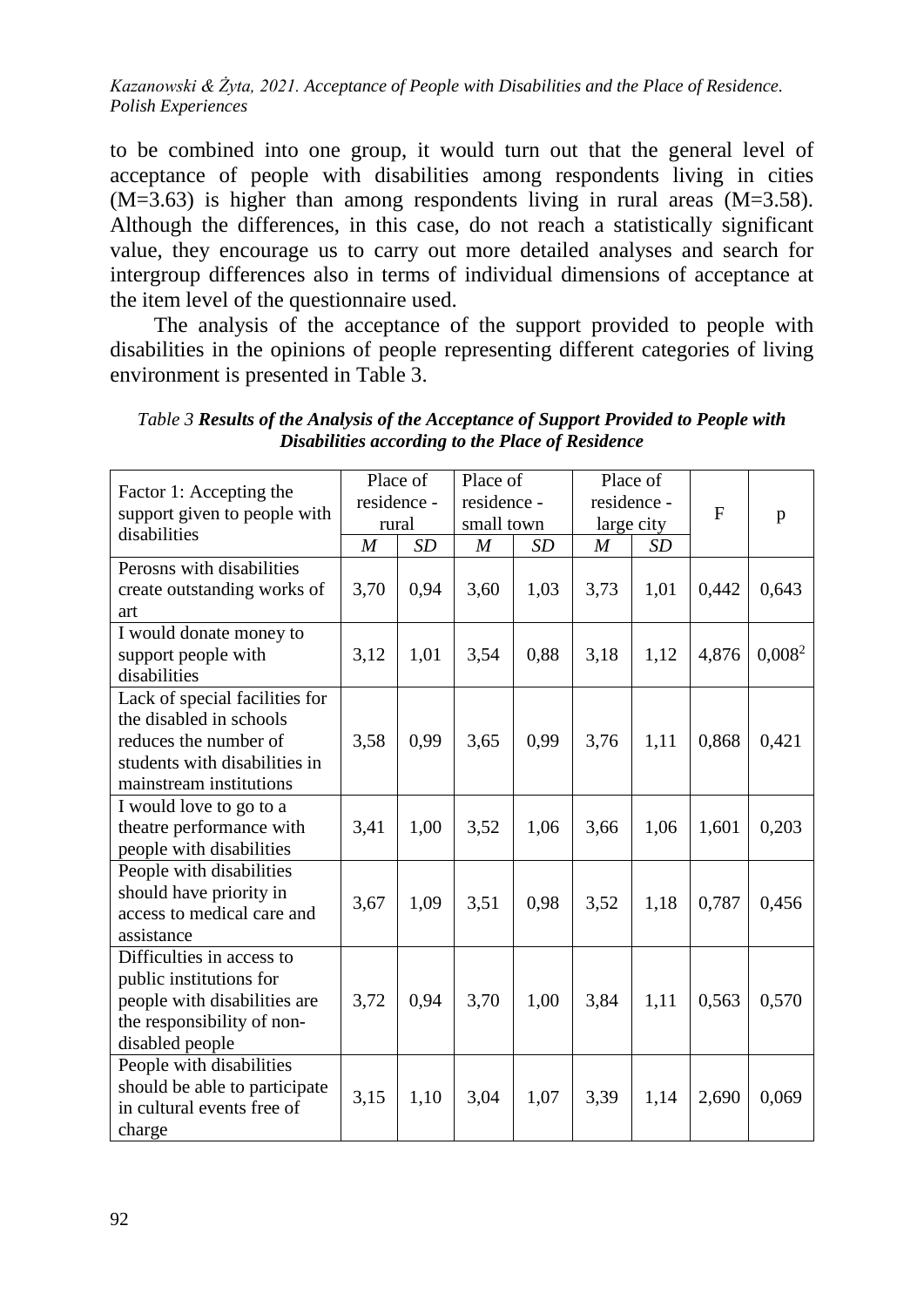#### *SOCIETY. INTEGRATION. EDUCATION*

| It is necessary to include images of |      |      |      |      |      |      |       |           |
|--------------------------------------|------|------|------|------|------|------|-------|-----------|
| people with disabilities in the      | 3,44 | 0,91 | 3,49 | 0,87 | 3,53 | 1,01 | 0,257 | 0,774     |
| school programme                     |      |      |      |      |      |      |       |           |
| The achievements of people with      |      |      |      |      |      |      |       |           |
| disabilities are important for the   | 3,53 | 0,80 | 3,29 | 1,08 | 3,69 | 1,02 | 4,288 | $0,015^3$ |
| development of society               |      |      |      |      |      |      |       |           |
| Society has a duty to eliminate      |      |      |      |      |      |      |       |           |
| obstacles that hinder the free       | 4,14 | 0,98 | 4,09 | 0,96 | 4,10 | 1,18 | 0,075 | 0,928     |
| movement of persons with             |      |      |      |      |      |      |       |           |
| disabilities                         |      |      |      |      |      |      |       |           |
| Places where you can see the         |      |      |      |      |      |      |       |           |
| achievements of persons with         | 3,27 | 0,90 | 3,42 | 0,94 | 3,49 | 1,17 | 1,412 | 0,245     |
| disabilities are needed              |      |      |      |      |      |      |       |           |

*Proceedings of the International Scientific Conference. Volume III, May 28th-29th, 2021. 85-98*

<sup>2</sup> Statistically significant differences between those living in a rural area and a small town ( $p =$ 0.009) and in a small town and a large city  $(p=0.038)$ .

<sup>3</sup> Statistically significant differences between adolescents living in a small town and in a large city ( $p = 0.010$ ).

A detailed analysis of the acceptance of support provided to people with disabilities revealed statistically significant differences in opinions between people representing different categories of a living environment. It was found that people living in small towns are characterized by a significantly higher level of readiness to provide financial support to people with disabilities  $(p=0.008)$ than those living in rural areas and big cities, which can be interpreted as understanding the necessity of incurring higher costs related to satisfying their needs. Although the value of the mean (M=3.54) does not entitle to demonstrate a high intensity of this characteristic, it can be considered an important component for the acceptance of support provided to people with disabilities by this group of respondents.

A statistically significant difference also occurred concerning the evaluation of the achievements of people with disabilities (p=0.015). Recognizing the achievements of people with disabilities as important for the development of society is characteristic of residents of large cities (M=3.69). This result clearly corresponds to the belief in the existence of outstanding achievements among people with disabilities in the area of artistic creativity (M=3.73). Respect for the effort made by people with disabilities and a positive opinion about its results, distinguish the acceptance of inhabitants of big cities concerning providing support to these people in comparison to inhabitants of small cities (p=0.010).

Analysis of the acceptance of the inclusion of people with disabilities in institutions of social life according to the place of residences is described in Table 4.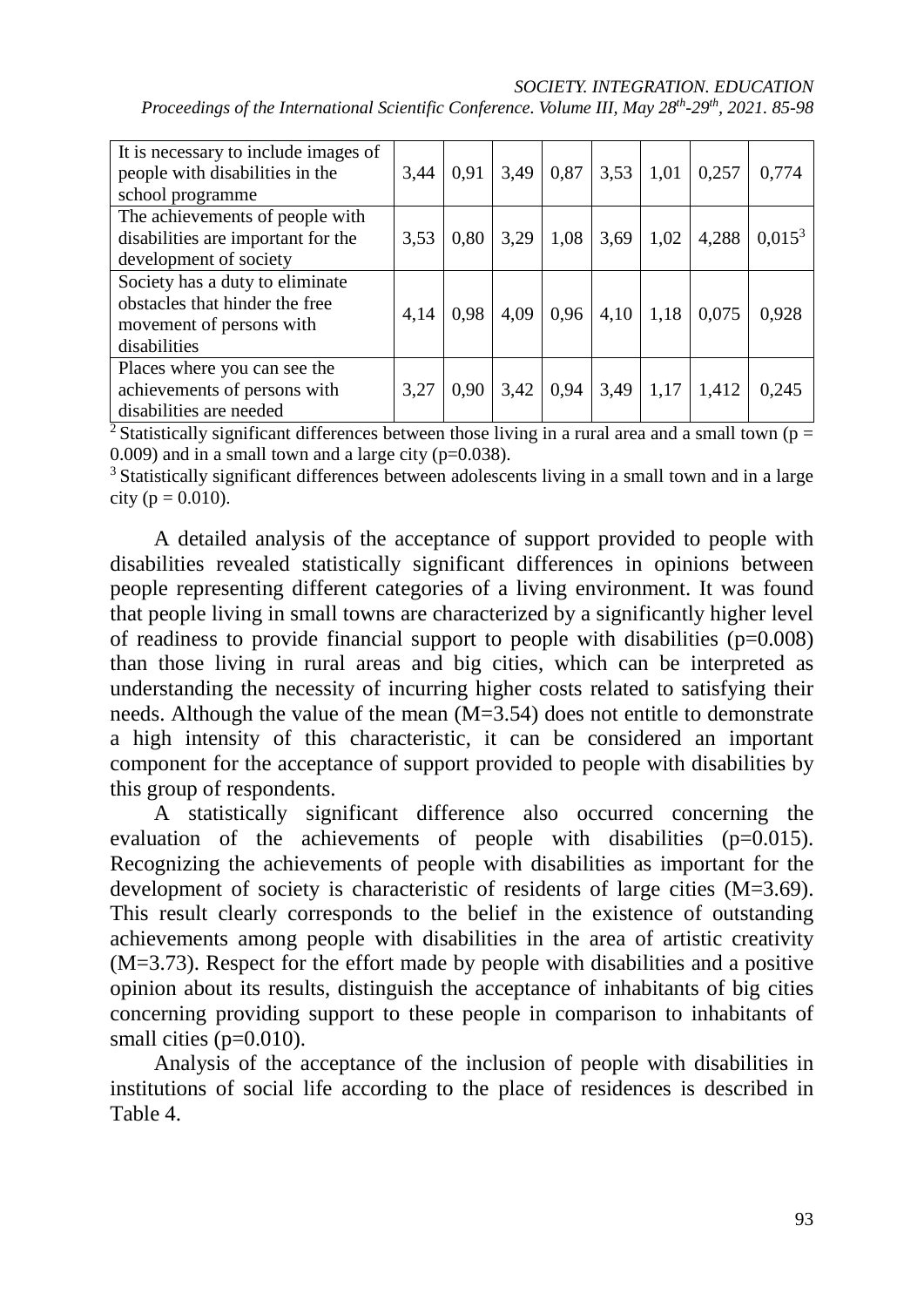| Factor 2: acceptance of the     |                  | Place of                                  |                          | Place of |                  | Place of  |       |                    |
|---------------------------------|------------------|-------------------------------------------|--------------------------|----------|------------------|-----------|-------|--------------------|
| inclusion of people with        |                  | residence -<br>residence -<br>residence - |                          |          | $\mathbf F$      |           |       |                    |
| disabilities in institutions of | rural            |                                           | small town<br>large city |          |                  | p         |       |                    |
| social life                     | $\boldsymbol{M}$ | SD                                        | $\overline{M}$           | SD       | $\boldsymbol{M}$ | <b>SD</b> |       |                    |
| Achievements of people          |                  |                                           |                          |          |                  |           |       |                    |
| with disabilities deserve to    | 4,10             | 1,11                                      | 3,98                     | 1,22     | 4,47             | 0,81      | 5,959 | 0,003 <sup>4</sup> |
| be made public                  |                  |                                           |                          |          |                  |           |       |                    |
| People with disabilities        | 3,87             | 1,16                                      | 4,01                     | 1,13     | 4,20             | 1,00      |       | 0,084              |
| should get married              |                  |                                           |                          |          |                  |           | 2,495 |                    |
| People with disabilities        |                  |                                           |                          |          |                  |           |       |                    |
| should be guaranteed access     |                  |                                           |                          |          |                  |           |       |                    |
| to goods and services           | 4,20             | 0,84                                      | 4,11                     | 0,93     | 4,30             | 0,82      | 1,211 | 0,299              |
| enabling full participation     |                  |                                           |                          |          |                  |           |       |                    |
| in socjety.                     |                  |                                           |                          |          |                  |           |       |                    |
| Students without                |                  |                                           |                          |          |                  |           |       |                    |
| disabilities should interact    |                  | 0,94                                      | 4,05                     |          |                  |           |       |                    |
| with their peers with           | 4,28             |                                           |                          | 1,16     | 4,26             | 1,11      | 1,330 | 0,266              |
| disabilities at school          |                  |                                           |                          |          |                  |           |       |                    |
| People with disabilities        |                  |                                           |                          |          |                  |           |       |                    |
| should enjoy the full right     |                  |                                           |                          | 0,99     |                  | 0,98      |       |                    |
| to education in mainstream      | 3,85             | 1,07                                      | 3,76                     |          | 4,10             |           | 2,889 | 0,057              |
| schools                         |                  |                                           |                          |          |                  |           |       |                    |
| People with disabilities        |                  |                                           |                          |          |                  |           |       |                    |
| should show their feelings      | 3,72             | 1,27                                      | 3,75                     | 1,10     | 4,02             | 1,13      | 2,096 | 0,125              |
| in public                       |                  |                                           |                          |          |                  |           |       |                    |
| People with disabilities        |                  |                                           |                          |          |                  |           |       |                    |
| limit others' access to health  | 3,66             | 1,01                                      | 3,48                     | 1,07     | 3,49             | 1,27      | 0,907 | 0,405              |
| care services*                  |                  |                                           |                          |          |                  |           |       |                    |

*Table 4 Results of the Analysis of the Acceptance of the Inclusion of People with Disabilities in Institutions of Social Life according to the Place of Residence*

<sup>4</sup>Statistically significant differences between those living in a rural area and in a large city  $(p = 0.027)$  and between those living in a small town and in a large city (p=0.003).

When analyzing acceptance concerning the inclusion of people with disabilities in institutions of social life, a statistically significant difference was found concerning the need to disseminate the achievements of people with disabilities (p=0.003). People living in a big city represent a significantly higher level of belief in the need to disseminate the achievements of people with disabilities (M=4.47) compared to groups of people from other residential environments.

The last factor analysed in our research concerned the acceptance of the competences of people with disabilities to function in social roles and is presented in Table 5.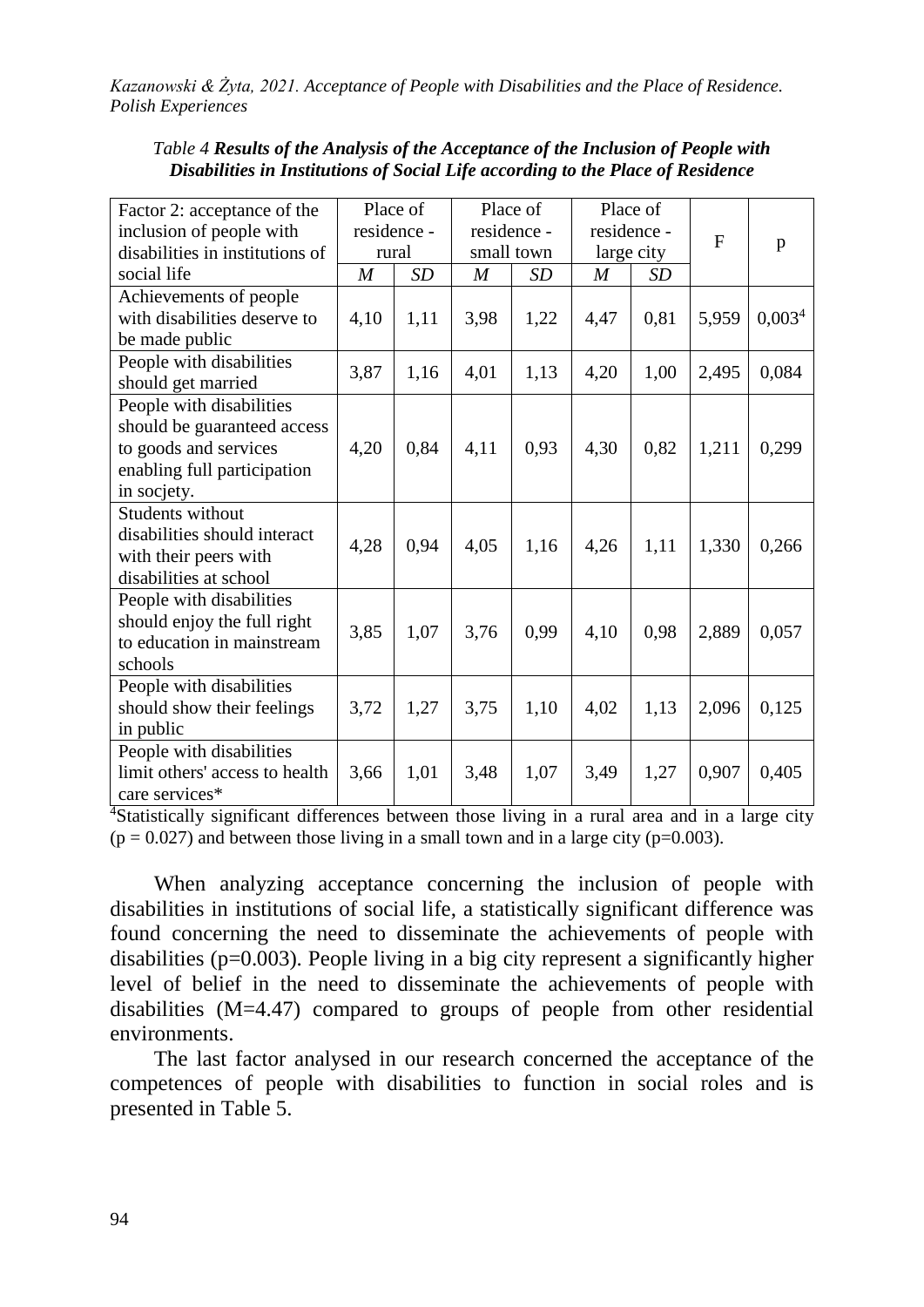| Factor 3: Accepting the<br>competence of people with<br>disabilities to function in                                                  | residence -<br>rural | Place of |      | Place of<br>residence -<br>small town |      | Place of<br>residence -<br>large city |      | $\mathbf{F}$ | $\mathbf{p}$ |
|--------------------------------------------------------------------------------------------------------------------------------------|----------------------|----------|------|---------------------------------------|------|---------------------------------------|------|--------------|--------------|
| social roles                                                                                                                         | $\boldsymbol{M}$     | SD       | M    |                                       | SD   | $\boldsymbol{M}$                      | SD   |              |              |
| <b>Students with disabilities</b><br>should have the opportunity<br>to be educated in any<br>school.                                 | 3,91                 | 1,12     | 3,75 |                                       | 1,18 | 4,00                                  | 1,07 | 1,225        | 0,295        |
| People with disabilities are<br>less productive workers<br>than non-disabled people*                                                 | 3,15                 | 0,96     | 3,19 |                                       | 1,20 | 3,56                                  | 1,20 | 4,285        | $0,015^5$    |
| A parent with a disability is<br>able to provide their child<br>with the same upbringing<br>conditions as a non-<br>disabled parent, | 3,12                 | 1,11     | 3,24 |                                       | 1,17 | 3,27                                  | 1,32 | 0,466        | 0,628        |
| I could cooperate with a<br>person with a disability in<br>an important task                                                         | 3,79                 | 0,93     | 3,70 |                                       | 0,94 | 3,63                                  | 1,07 | 0,727        | 0,484        |
| Every institution should<br>employ people with<br>disabilities                                                                       | 2,95                 | 1,01     | 2,87 |                                       | 1,00 | 2,74                                  | 1,02 | 1,169        | 0,312        |
| I would support the<br>candidacy of a person with<br>a disability for a<br>management position                                       | 3,34                 | 0,98     | 3,34 |                                       | 0,94 | 3,51                                  | 1,04 | 1,028        | 0,359        |
| Marriages of persons with<br>disabilities do not differ<br>from marriages of persons<br>without disabilities                         | 3,39                 | 1,09     | 3,54 |                                       | 1,11 | 3,38                                  | 1,14 | 0,602        | 0,548        |
| Being able to choose a future<br>employee, it is better to hire a<br>disabled person than a non-disabled<br>person                   |                      | 2,67     | 0,88 | 2,74                                  | 0,93 | 2,89                                  | 0,97 | 1,613        | 0,201        |
| People with disabilities have great<br>potential to lead social<br>organisations                                                     |                      | 3,01     | 0,91 | 3,09                                  | 0,76 | 3,35                                  | 0,97 | 4,217        | $0,016^6$    |

### *Table 5 Results of the Analysis of the Acceptance of the Competences of People with Disabilities to Function in Social Roles according to the Place of Residence*

<sup>5</sup>Statistically significant differences between those living in rural areas and in a large city  $(p = 0.018)$ .

6 Statistically significant differences between those living in rural areas and in a large city  $(p = 0.014)$ .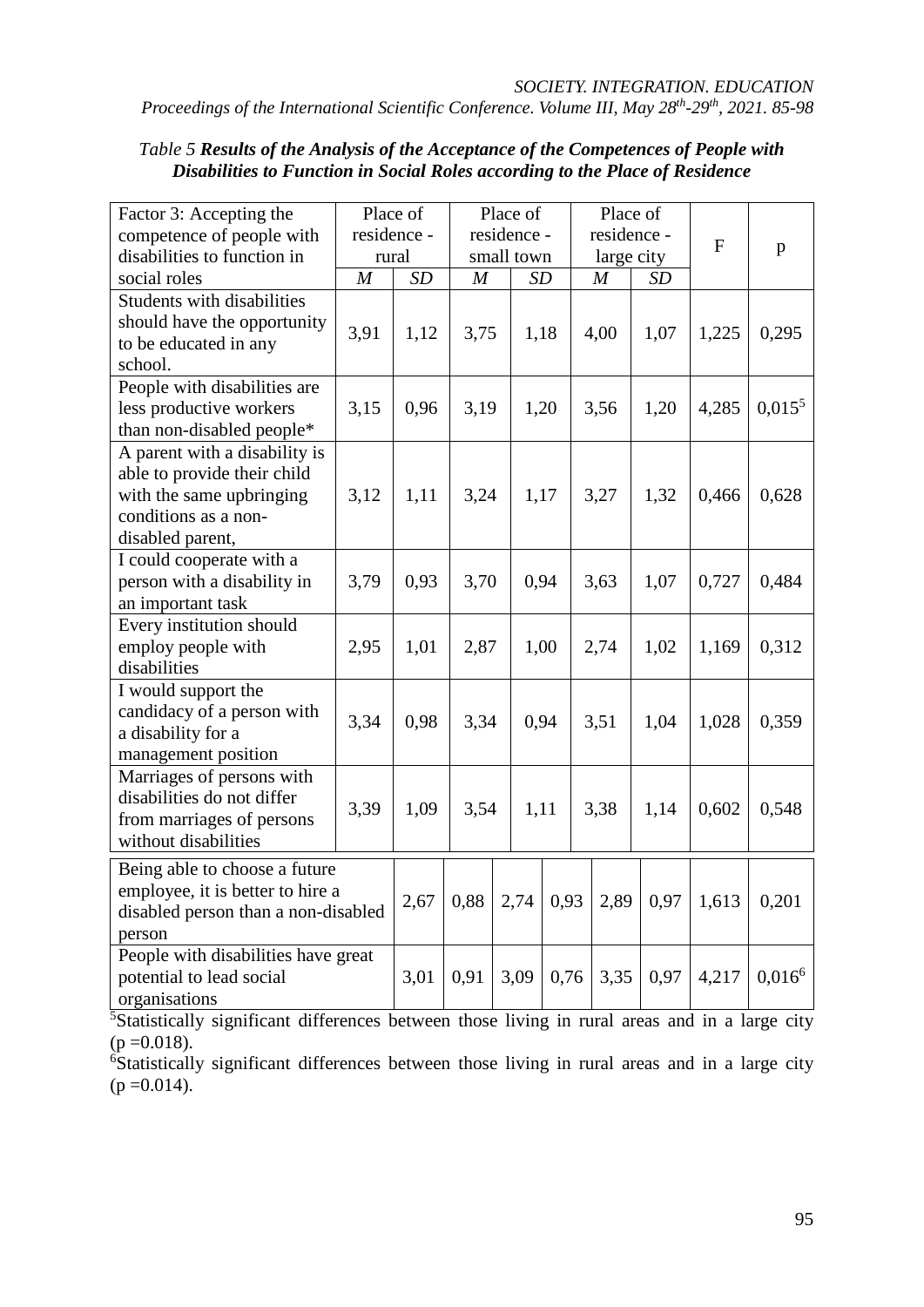The analysis of the acceptance of the competence of people with disabilities to function in social roles revealed statistically significant differences between the surveyed groups regarding the assessment of the productivity of people with disabilities  $(p=0.015)$  and their ability to lead social organizations  $(p=0.016)$ . The greatest differences were between people living in rural areas and big cities, with those living in big cities assessing more positively the potential of people with disabilities to lead community organizations and those living in rural areas assessing more positively their efficiency. Thus, there was an ambivalence of evaluation in this dimension, which is a typical phenomenon considering attitudes towards people with disabilities.

#### **Discussion and Conclusions**

Differences in social and familial relationships, rhythms of life, and interaction with the natural environment and the wider community may be relevant (Magiati et al., 2002).

The level of acceptance relating to people with disabilities shows variation according to the place of residence of the survey participants, which means that it can be an important explanatory variable for difficulties in community integration. Our research confirms that the level of acceptance of people with disabilities among people living in big cities is usually higher than among people living in rural areas or small towns and reaches a significantly higher level of support for their participation in society. This seems to confirm both classical approaches to the influence of the urban environment on less exclusionary attitudes towards marginalized groups (Carter et al, 2016), as well as previous Polish or Chinese research (Chen et al., 2011, Chodkowska & Kazanowski, 2019). On the other hand, other studies report more positive attitudes towards students with disabilities among children living in rural environments (Gash & Coffey 1995, Magiati et al., 2002). This may suggest that, in addition to place of residence (number of inhabitants living in a given place, type of relations prevailing in a given environment, access to public facilities), the cultural context plays an important role. Despite increasing globalization, certain cultural differences (e.g. rooted in history or the dominant religion) may influence the differences in results between countries.

The general level of acceptance of people with disabilities is not high. Most respondents' answers indicate an average level of approval for providing support to people with disabilities, their participation in social life, and the recognition of their competencies.

The place of residence differentiated to the greatest extent the respondents' views on the inclusion of people with disabilities in institutions of social life. Although all surveyed groups obtained the highest level of acceptance in this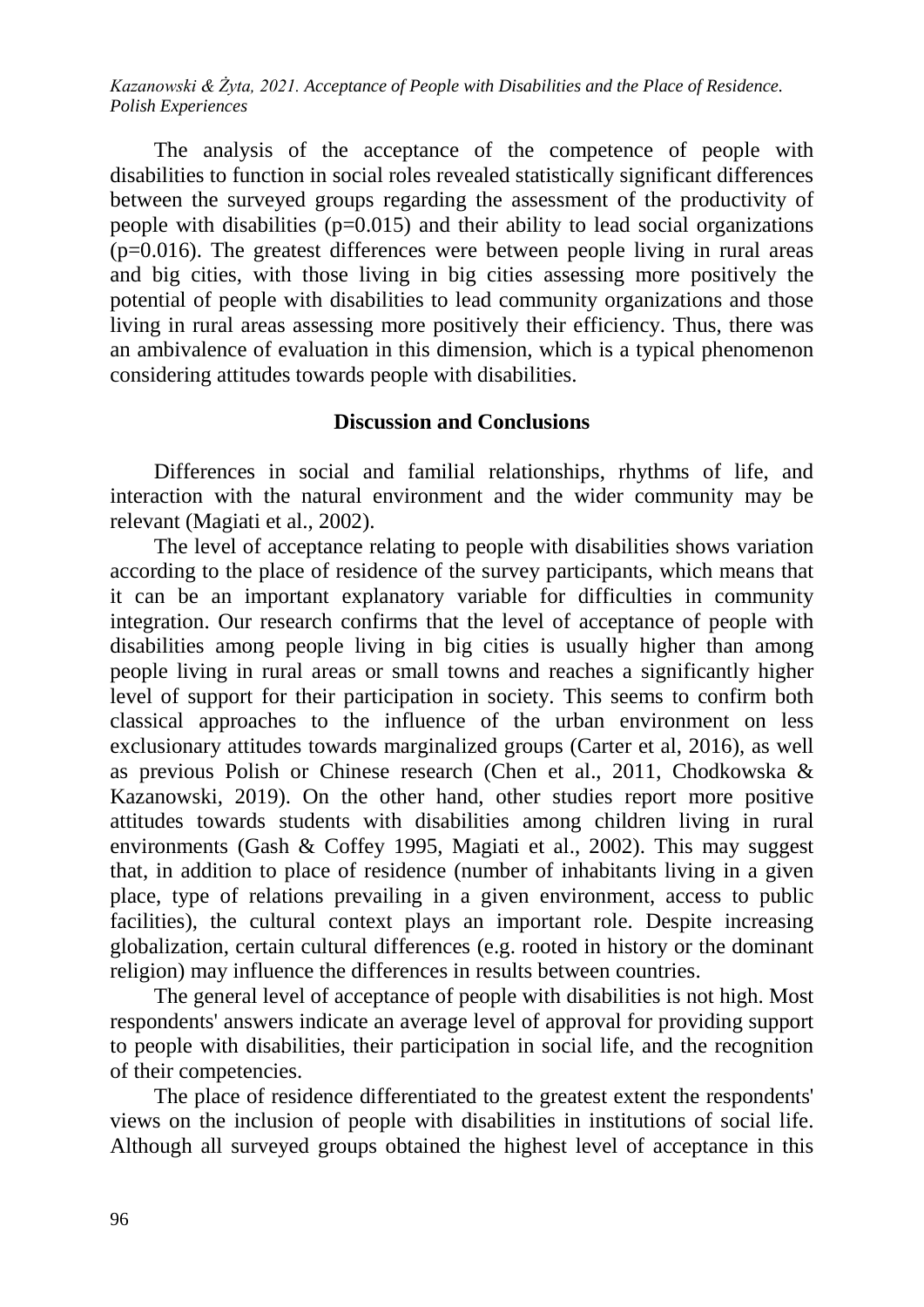respect, people living in a big city dominated over others. Especially their conviction that the achievements of people with disabilities deserve to be made public may have determined this advantage.

The lowest level of acceptance in all groups was found concerning the assessment of the social competence of people with disabilities. In this area, detailed differences occurred in comparisons between people living in the countryside and a big city, revealing the possibility of achieving a similar level of acceptance based on beliefs concerning different aspects of the analyzed issue.

The level of acceptance of support provided to people with disabilities can also be regarded as average and similar in all surveyed groups, and detailed results do not clearly indicate any of the groups as representing its higher level.

The results of our research suggest that it is worth using their achievements in developing acceptance towards people with disabilities. Presenting the results of self-activity of people with disabilities may in this case turn out to be more effective than focusing on limitations and discovering barriers to taking up activity and meeting needs. It also seems necessary to continue research and to try to explain the differences in the level of acceptance of people with disabilities based on the place of residence.

#### **References**

- Carter, J.S., Carter, S.K., & Corra, M. (2016). The significance of place: The impact of urban and regional residence on gender-role attitudes*. Sociological Focus, 49*(4), 271–285.
- Chen, S., Ma, L., Zhang, J.-X. (2011). Chinese Undergraduates' Explicit and Implicit Attitudes Toward Persons With Disabilities. *Rehabilitation Counseling Bulletin, 55*(1), 38–45.
- Chodkowska, M., Kazanowski, Z. (2019*). Gotowość młodzieży do integracji szkolnej z uczniem z niepełnosprawnością intelektualną.* Lublin: Wyd. UMCS
- Devine, M.A. (2004). "Being a 'Doer' Instead of a 'Viewer'": The Role of Inclusive Leisure Contexts in Determining Social Acceptance for People with Disabilities. *Journal of Leisure Research , 36* (2), 137-159.
- DeWall, C.N., Bushman, B.J. (2011). Social acceptance and rejection: the sweet and the bitter. *Current Directions in Psychological Science*, *20*(4), 256–60.
- Dudak, A. (2019). Mężczyźni w zawodach sfeminizowanych funkcjonujące stereotypy i ich konsekwencje w percepcji studentów. *Annales Universitatis Mariae Curie-Skłodowska, Vol. XXXII* (4), 217-230.
- Gash, H., & Coffey, D. (1995). Influences on attitudes towards children with mental handicap. *European Journal of Special Needs Education, 10*, 1 – 16.
- Kazanowski, Z. (2019). Wielowymiarowość postaw wobec integracji społecznej osób z niepełnosprawnością. *Edukacja-Technika-Informatyka*, *1* (27), 243-248.
- Magiati, I., Dockrell, J.E., Logotheti, A.-E. (2002). Young children's understanding of disabilities: the influence of development, context, and cognition. *Applied Developmental Psychology, 23*, 409 – 430